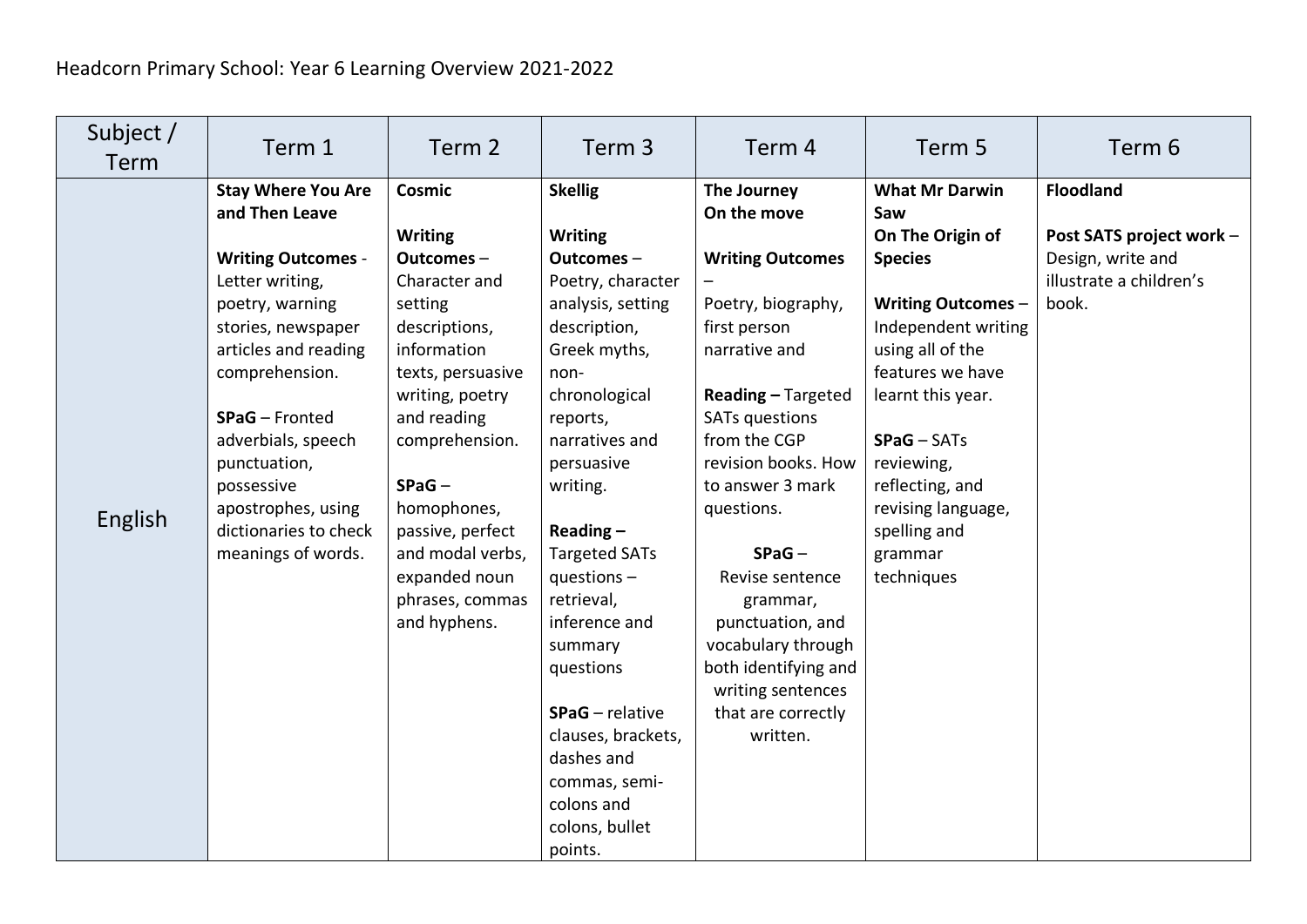## Headcorn Primary School: Year 6 Learning Overview 2021-2022

|                | Place Value, Number    | Fractions,      | Decimals,               | Algebra, ratio,          | Revision for the      | Outside maths -          |
|----------------|------------------------|-----------------|-------------------------|--------------------------|-----------------------|--------------------------|
|                | - Adding,              | Geometry-       | Percentages,            | shape, angles and        | SATs followed by      | Investigations           |
| <b>Maths</b>   | Subtracting,           | Position &      | Algebra,                | statistics               | project based         |                          |
|                | Multiplying &          | Direction       | Measurement-            |                          | learning              |                          |
|                | <b>Dividing</b>        |                 | <b>Converting Units</b> |                          |                       |                          |
|                | Light                  | Light           | <b>Electricity</b>      | <b>Animals Including</b> | <b>Evolution and</b>  | <b>Living Things and</b> |
|                | Recognise that light   | Understand the  | Understand how          | <b>Humans</b>            | inheritance           | <b>Habitats</b>          |
|                | travels in straight    | meaning of      | to construct a          | The heart and            | Adaptations of        | Say which broad groups   |
|                | lines. Understand      | luminosity.     | simple circuit.         | circulatory system,      | plants and animals    | organisms are classified |
|                | when light is          | Understand that | Understand the          | diet, exercise, drugs    | and how these lead    | into and break these     |
|                | reflected, the angle   | shadows make    | way components          | and lifestyle and        | to evolution. Explain | down further. Classify   |
|                | of incidence is the    | the same shapes | interact with each      | the transport of         | why offspring are     | organisms based on       |
|                | same as the angle of   | as the objects  | other in the            | water and                | the same and          | common characteristics.  |
| <b>Science</b> | reflection. Apply this | causing them.   | circuit. Represent      | nutrients.               | different from each   | Describe groups,         |
|                | theory to the use of   | Understand how  | these with              |                          | other and their       | characteristics,         |
|                | periscopes.            | our eye works.  | diagrams. Explain       |                          | parents. Look at      | similarities and         |
|                |                        |                 | how a switch            |                          | how mechanism         | differences between      |
|                |                        |                 | works.                  |                          | results in the        | microorganisms.          |
|                |                        |                 |                         |                          | evolution of a        |                          |
|                |                        |                 |                         |                          | species and how       |                          |
|                |                        |                 |                         |                          | fossils can give us   |                          |
|                |                        |                 |                         |                          | information about     |                          |
|                |                        |                 |                         |                          | extinct species.      |                          |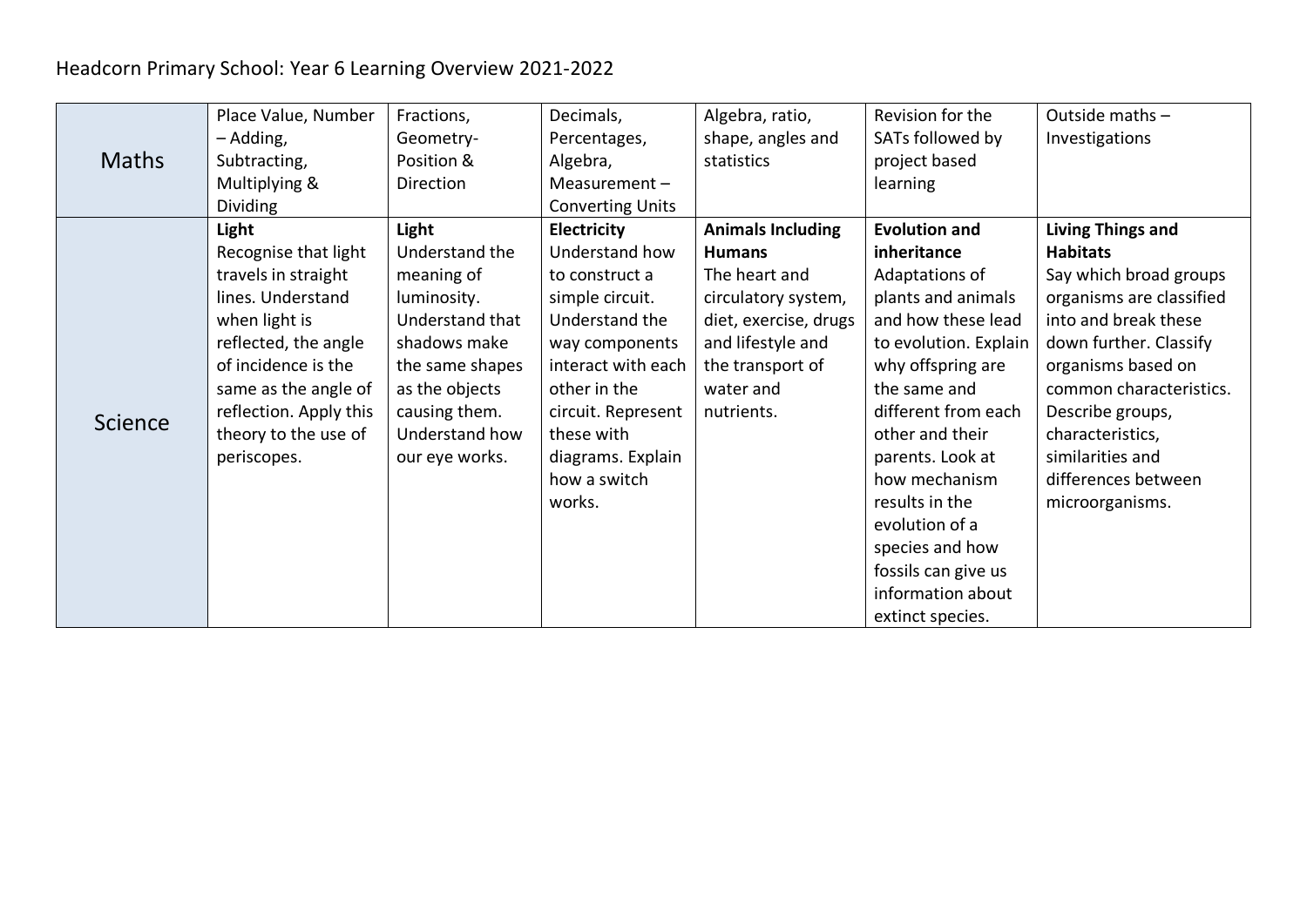|           | <b>Trade and</b>   | <b>Eastern Europe</b> | North & South         |  |
|-----------|--------------------|-----------------------|-----------------------|--|
|           | <b>Economics -</b> | including Russia      | America               |  |
|           | What is trading?   | Learning              | Learning about        |  |
|           | The difference     | countries and         | continents,           |  |
|           | between imports    | cities and the        | countries and cities, |  |
| Geography | and exports with   | difference            | about lines of        |  |
|           | examples, name     | between them,         | latitude and          |  |
|           | some countries     | making a holiday      | longitude, climate,   |  |
|           | the UK imports     | brochure and          | comparing places in   |  |
|           | and exports to.    | discovering what      | the world and the     |  |
|           |                    | happened in           | ancient and new       |  |
|           |                    | Chernobyl.            | seven wonders of      |  |
|           |                    |                       | the world.            |  |
|           |                    |                       |                       |  |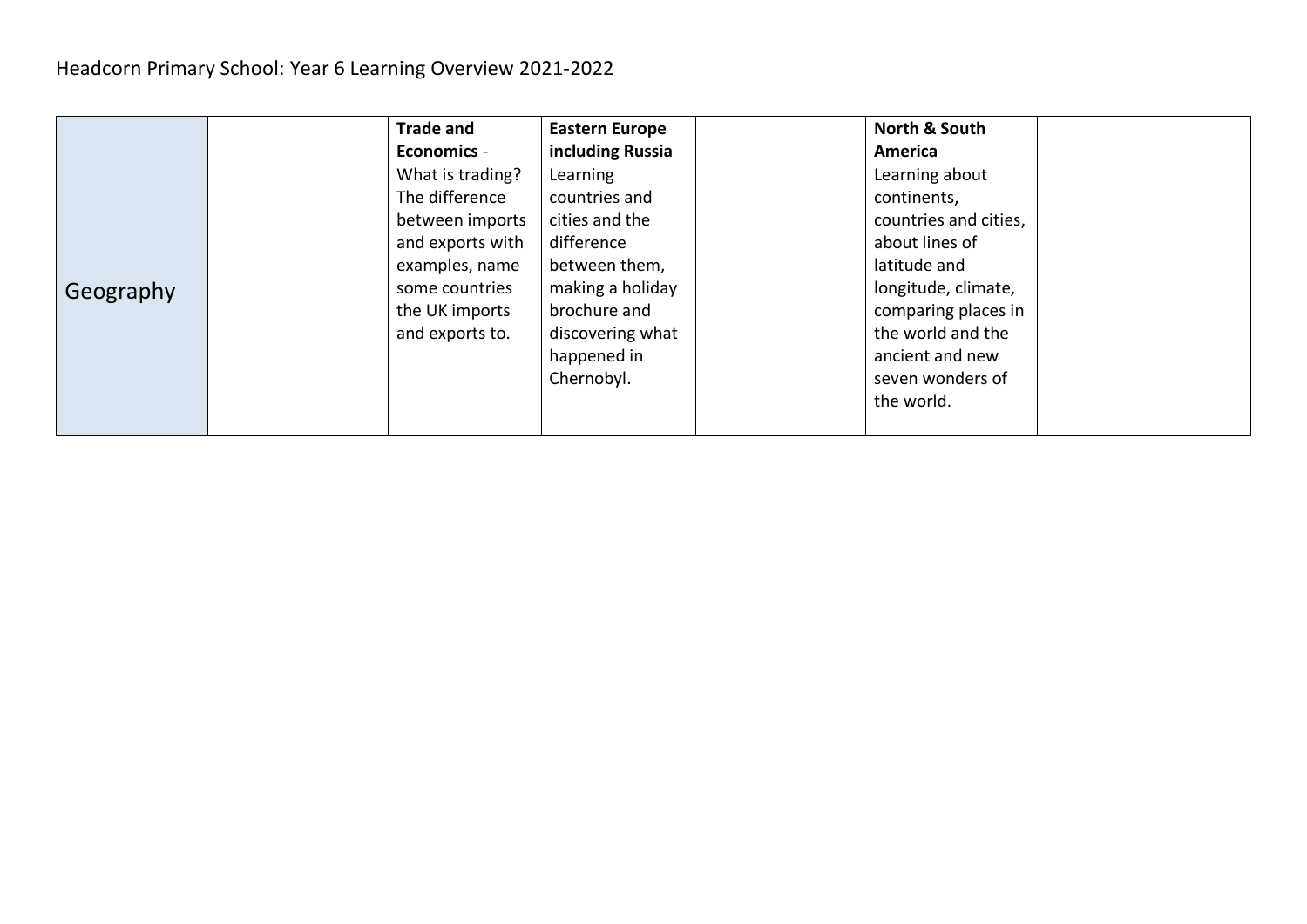|                | <b>British History Beyond</b><br>1066: WWI<br>How it began<br>A timeline of<br>events<br>The Battle of<br>the Somme<br>Propaganda<br>posters |                                                                                                            |                                                                                    | The story of<br>migration to<br><b>Britain</b><br>Answering the<br>three main<br>questions:<br>Why did migrants<br>come to Britain?<br>What were the | The story of<br>migration to Britain<br>Carrying on from<br>Spring 1 | <b>Local History project</b><br>In affiliation with the<br>church, we look at<br>certain aspects of history<br>in Headcorn and how it<br>has changed over the<br>years. We are creating<br>boards to be displayed in<br>the local church. |
|----------------|----------------------------------------------------------------------------------------------------------------------------------------------|------------------------------------------------------------------------------------------------------------|------------------------------------------------------------------------------------|------------------------------------------------------------------------------------------------------------------------------------------------------|----------------------------------------------------------------------|-------------------------------------------------------------------------------------------------------------------------------------------------------------------------------------------------------------------------------------------|
| <b>History</b> | Women's role in<br><b>WWI</b><br><b>Walter Tull</b>                                                                                          |                                                                                                            |                                                                                    | experiences of<br>migrants in<br>Britain?<br>What was the<br>impact of<br>migration to<br>Britain?                                                   |                                                                      |                                                                                                                                                                                                                                           |
| R.E.           | Is it better to express<br>your beliefs in arts and<br>architecture or in<br>charity and generosity?                                         | Is it better to<br>express your<br>beliefs in arts<br>and architecture<br>or in charity and<br>generosity? | What difference<br>does it make to<br>believe in<br>ahimsa, grace<br>and/or Ummah? | What matters<br>most to Christians<br>and Humanists?                                                                                                 | What matters most<br>to Christians and<br>Humanists?                 | What do religions say<br>when life gets hard?                                                                                                                                                                                             |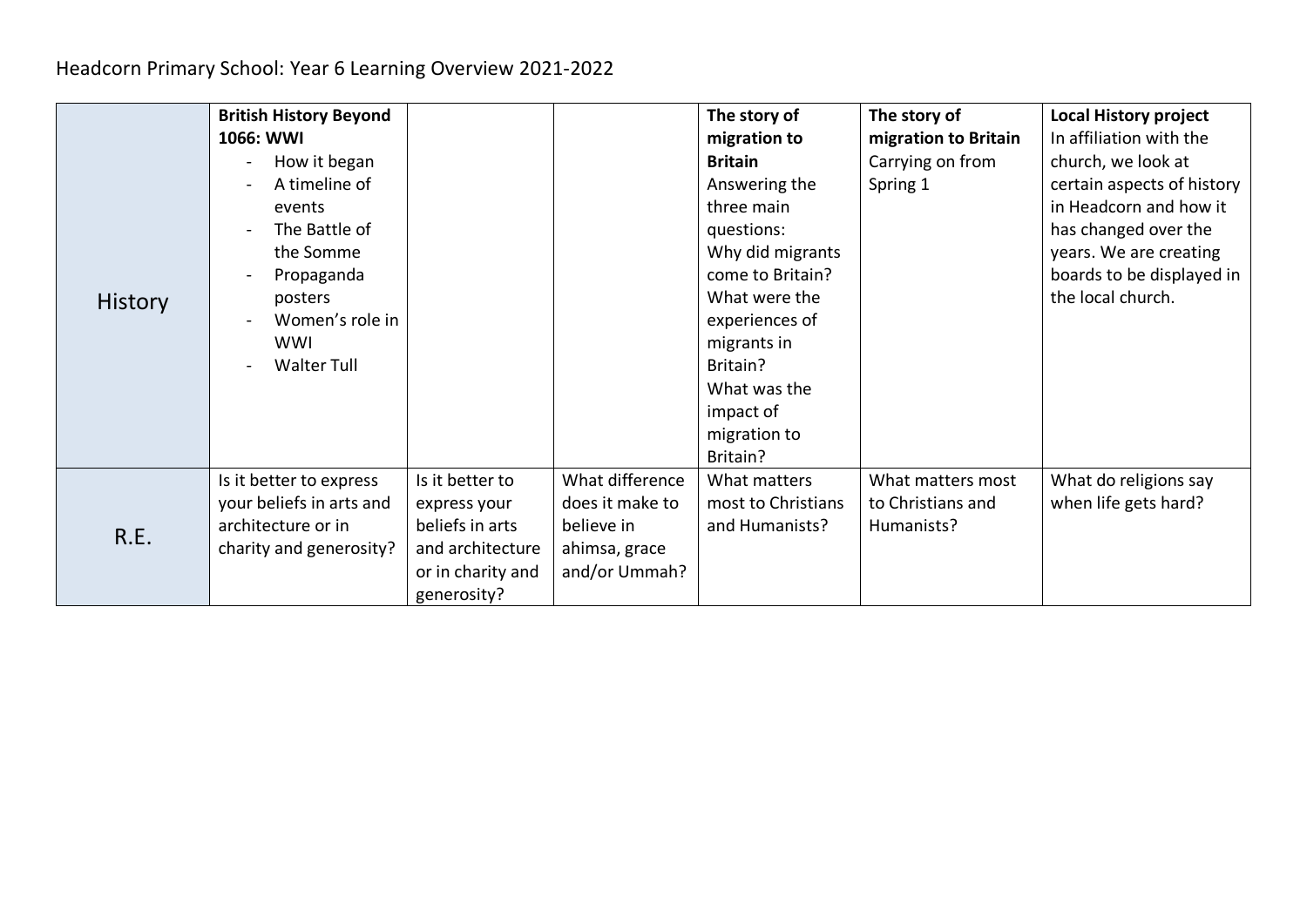|      | <b>WWI Art</b>           | <b>Plants and</b>     | <b>Sculpture</b> |                      |                         |                          |
|------|--------------------------|-----------------------|------------------|----------------------|-------------------------|--------------------------|
|      | Learn about WW1          | <b>Flowers</b>        | Look at the work |                      |                         |                          |
|      | artists e.g. John Singer | Look at India         | of Anthony       |                      |                         |                          |
|      | Sargent. Explore         | Flint and hapa        | Gormley. Come    |                      |                         |                          |
|      | sketching techniques.    | zome printing.        | up with our own  |                      |                         |                          |
|      |                          | <b>Experiment and</b> | winged           |                      |                         |                          |
|      |                          | produce a final       | sculptures.      |                      |                         |                          |
| Art  |                          | piece using           | Experiment with  |                      |                         |                          |
|      |                          | collage/hapa          | Modroc and clay  |                      |                         |                          |
|      |                          | zome.                 | then build our   |                      |                         |                          |
|      |                          |                       | own small-scale  |                      |                         |                          |
|      |                          |                       | sculptures.      |                      |                         |                          |
|      |                          |                       |                  |                      |                         |                          |
|      |                          |                       |                  |                      |                         |                          |
|      |                          |                       |                  | <b>Textiles</b>      | <b>Seasonal Cooking</b> | <b>Structures</b>        |
|      |                          |                       |                  | Design and make a    | Understand what         | Explore existing free-   |
|      |                          |                       |                  | phone case out of    | seasonality means;      | standing structures and  |
|      |                          |                       |                  | felt, including how  | name some foods         | explain what gives them  |
|      |                          |                       |                  | to use an electrical | which are grown,        | strength and durability; |
|      |                          |                       |                  | system in a design.  | reared, caught and      | select tools and         |
| D.T. |                          |                       |                  |                      | processed; design       | equipment to join card   |
|      |                          |                       |                  |                      | simple seasonal         | together; design and     |
|      |                          |                       |                  |                      | recipes; prepare a      | build a simple marble    |
|      |                          |                       |                  |                      | range of ingredients    | run out of cardboard;    |
|      |                          |                       |                  |                      | hygienically; and       | and improve their work   |
|      |                          |                       |                  |                      |                         |                          |
|      |                          |                       |                  |                      | prepare, assemble       |                          |
|      |                          |                       |                  |                      | and cook ingredients    |                          |